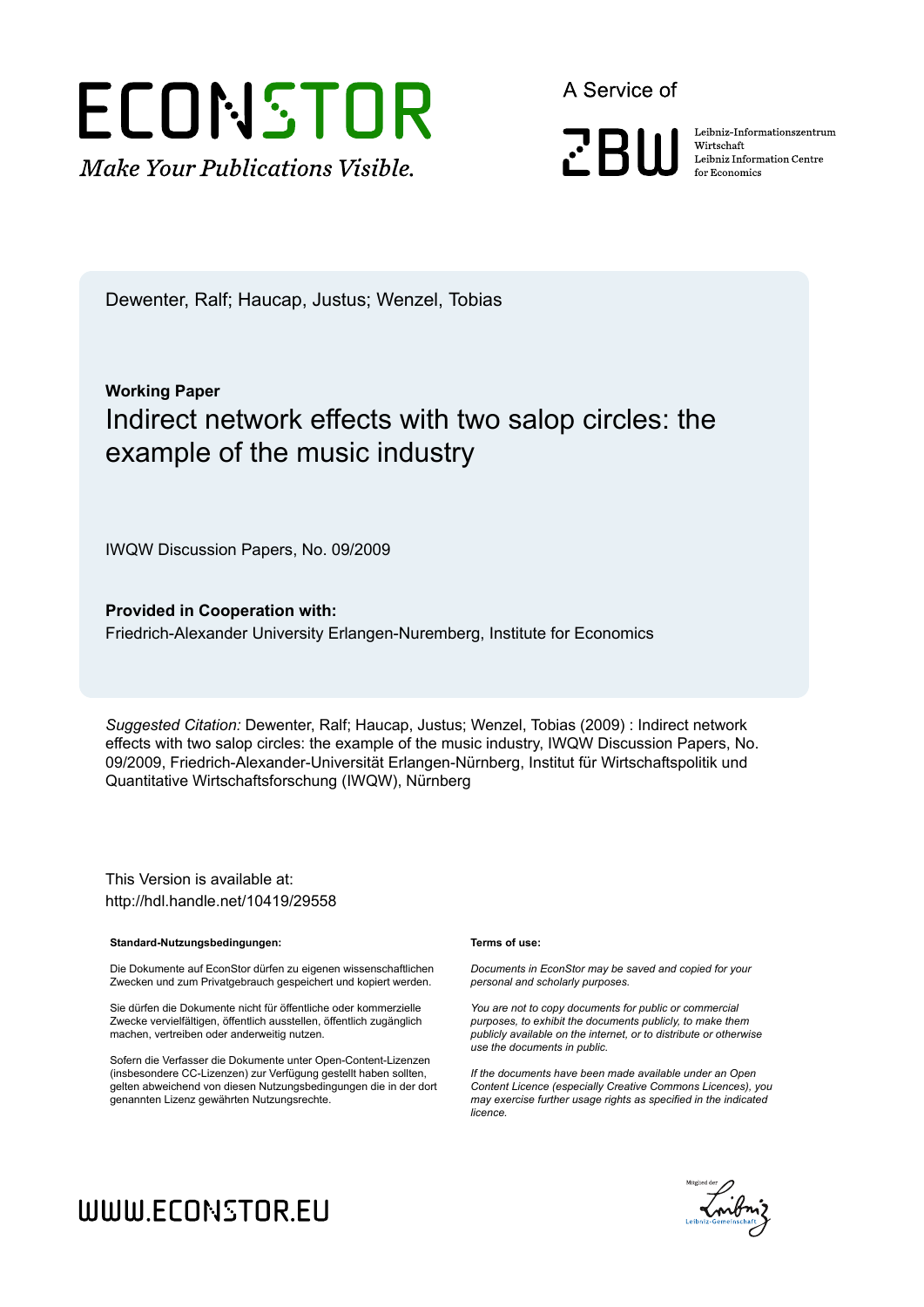# IWQW

# Institut für Wirtschaftspolitik und Quantitative Wirtschaftsforschung

Diskussionspapier Discussion Papers

No. 09/2009

## **Indirect Network Effects with Two Salop Circles: The Example of the Music Industry**

Ralf Dewenter TU Ilmenau

Justus Haucap University of Erlangen-Nuremberg

Tobias Wenzel University of Erlangen-Nuremberg

ISSN 1867-6707

\_\_\_\_\_\_\_\_\_\_\_\_\_\_\_\_\_\_\_\_\_\_\_\_\_\_\_\_\_\_\_\_\_\_\_\_\_\_\_\_\_\_\_\_\_\_\_\_\_\_\_\_\_\_\_\_\_\_\_\_\_\_\_\_\_\_\_\_\_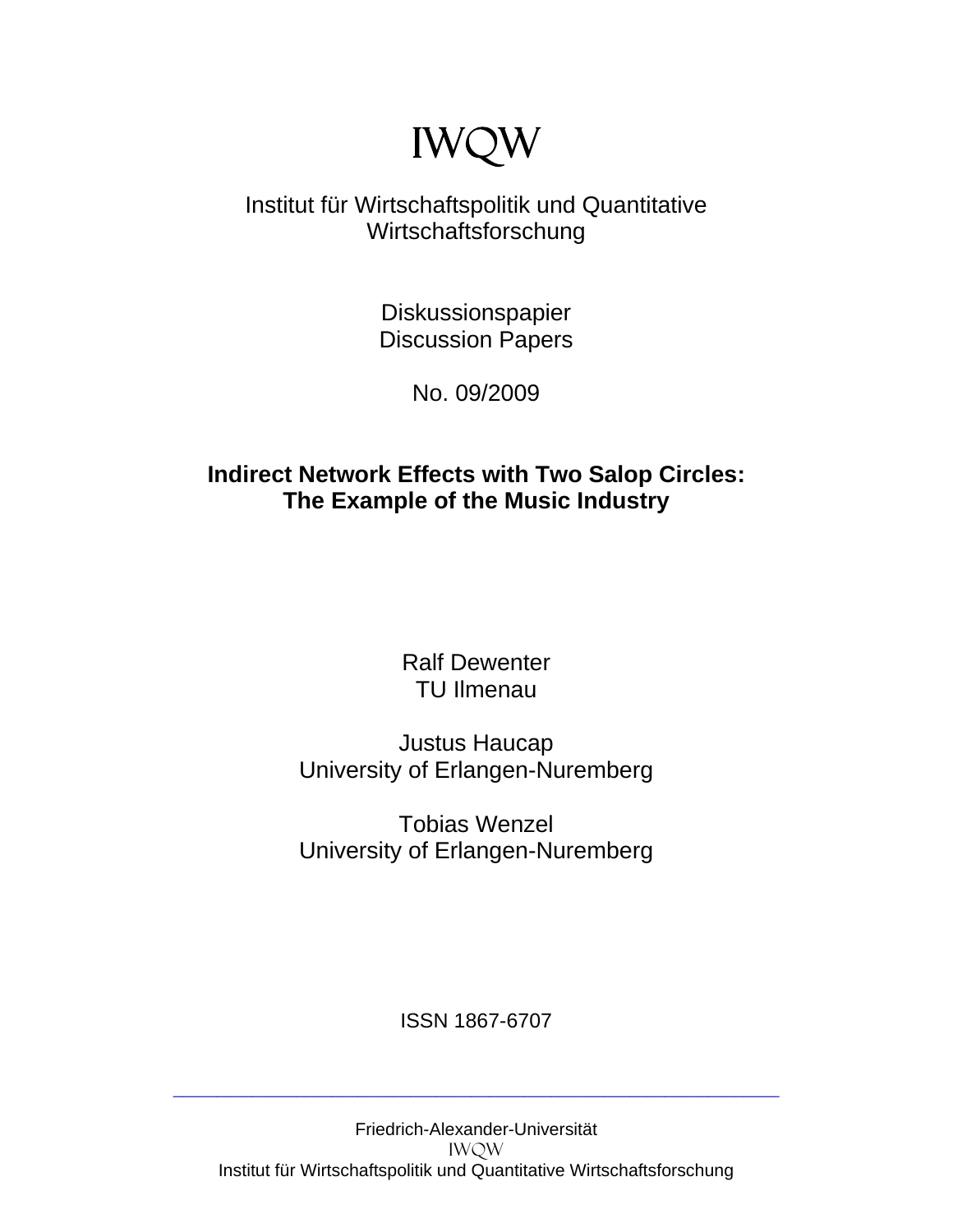# Indirect Network Effects with Two Salop Circles: The Example of the Music Industry<sup>∗</sup>

Ralf Dewenter, TU Ilmenau, 98684 Ilmenau

Justus Haucap, University of Erlangen–Nuremberg, 90403 Nuremberg Tobias Wenzel, University of Erlangen–Nuremberg, 90403 Nuremberg

#### Abstract

This paper analyses the interdependency between the market for music recordings and concert tickets, assuming that there are positive indirect network effects both from the record market to ticket sales for live performances and vice versa. Using a model with two interrelated Salop circles we show that prices in both markets are corrected downwards when compared to the standard Salop model. Furthermore, we show that the effects of file sharing on firms' profitability and on variety are ambiguous. File sharing can increase profits through increased concert ticket demand and thereby also lead to additional market entry and additional variety.

JEL-Classification: L13, L82, Z10.

Keywords: Music Industry, Indirect Network Effects, Salop Model, File Sharing.

<sup>∗</sup>We thank Johannes Fischer for his helpful comments and the careful review of the manuscript.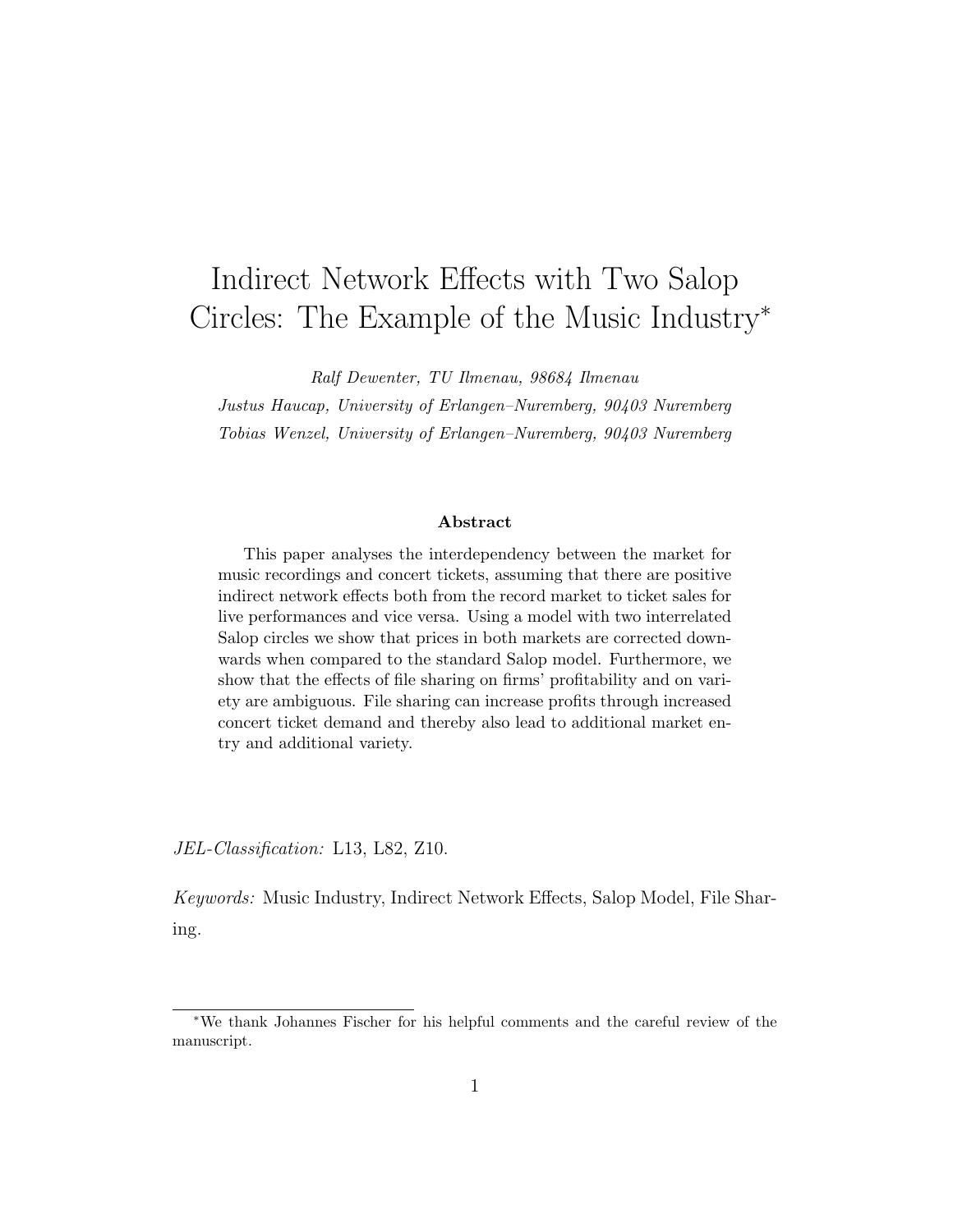#### 1 Introduction

The music industry is going, once again, through a phase of rapid technological change. The digitalisation of music has made copyright enforcement much more difficult and costly, and there is a heated and very controversial debate about the effects of file sharing possibilities (see, e.g., Oberholzer-Gee and Strumpf (2007); Liebowitz (2007)). While most of the debate focuses on the question of how file-sharing affects record sales, firms' profits and music distribution systems (see, e.g., Alexander (2002); Peitz and Waelbroeck (2006)), there is also a limited literature on the effects of peer-to-peer networks on vertical product differentiation (quality) (e.g, Bayaan (2004)) and on concert ticket sales (in particular Curien and Moreau (2005); Gayer and Shy (2003, 2006),). Interestingly enough, there is hardly any theoretical economic literature on the relationship between music variety and the extent of file-sharing. To the best of our knowledge, the only notable exception is the paper by Curien and Moreau (2005), who analyse how file sharing affects both record and concert ticket sales in a monopoly model. They assume—as we do—that piracy tends to boost demand for live performances and benefits artists, given the currently prevailing contracts. As sampling becomes easier, the monopolist's profits may even increase through file sharing, as may variety in Curien and Moreau (2005). Our paper builds on this research and explores how file-sharing, both record and concert ticket sales, and variety are interrelated and affected by the extent of file sharing in (imperfectly) competitive markets with differentiated goods. The key differences between Curien and Moreau (2005) and our paper are (a) that we analyse an (imperfectly) competitive market instead of a monopoly and (b) our model does not only analyse effects from record to ticket sales but also feedback effects from ticket to record sales.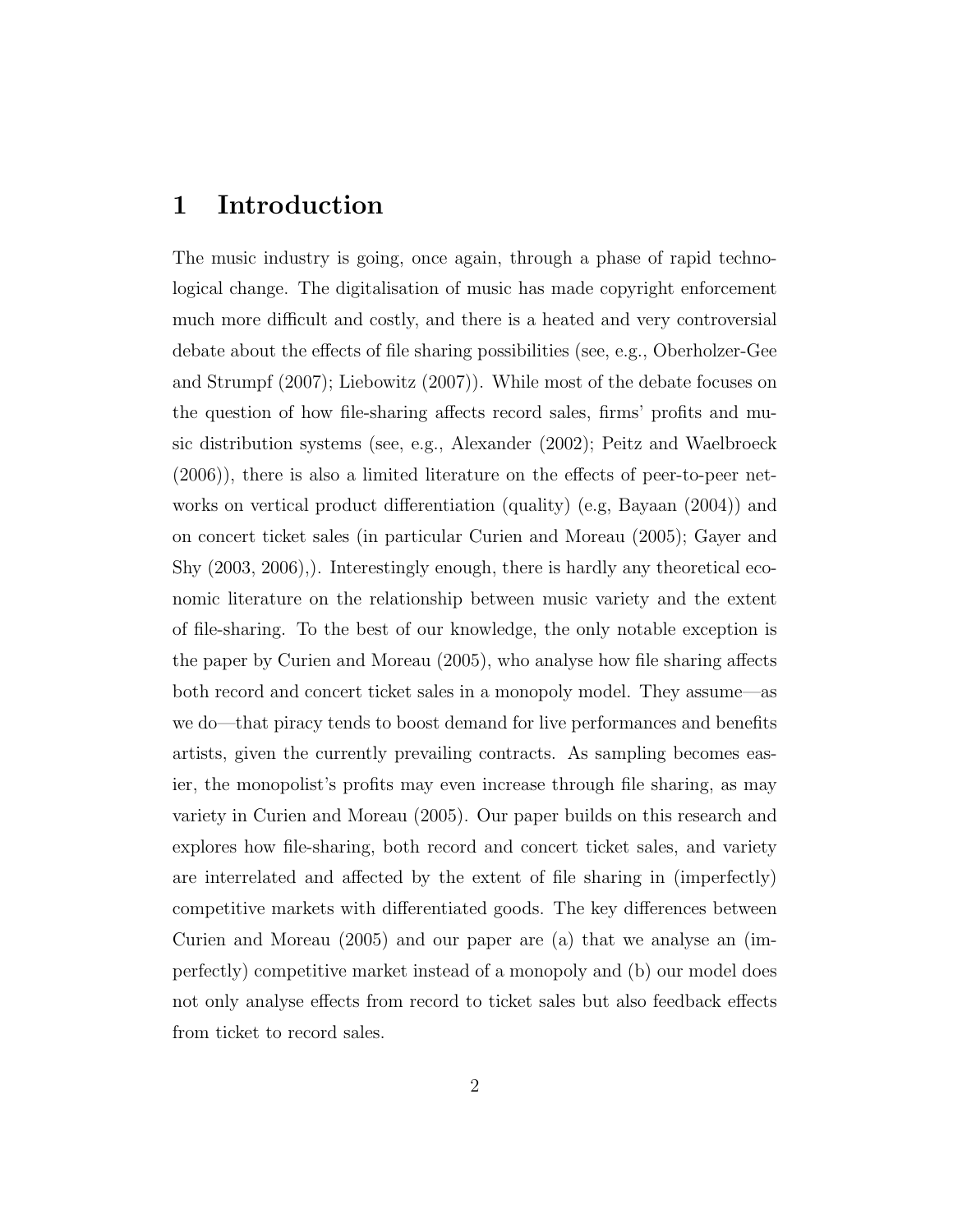For this purpose our paper analyses a model with two Salop circles (Salop, 1979) where demand for a given product in the one market (e.g., the record market) affects product demand in the other market (e.g., concert tickets). Hence, we assume that—as music consumption is also a *social* phenomenon, as many individuals tend to partially define themselves through their music consumption—the demand for concerts is increasing in record sales while the demand for records itself is also increasing in concert ticket sales.

While our paper aims at helping to explain and understand some recent trends in the the music industry, the model we develop is also innovative in its own, as it is the first paper to analyse competition in two Salop circles with indirect network effects.<sup>1</sup> Another example which fits our framework may be the relationship between books and movies (based on these books). For example, Harry Potter books and movies may be complements and exhibit indirect network effects. The reading of a Harry Potter book may provide a higher utility if more people also watch the movie, while at the same time the movie is the more attractive the more books are sold. In principle, any complementary products that exhibit these social network effects may serve as examples.

To our knowledge the only other papers that integrate two Salop circles are Reisinger and Schnitzer (2007) and Alexandrov et al. (2008), but they analyse vertically related markets with an inner Salop circle of upstream suppliers and an outer Salop circle of downstream retailers. In contrast, we analyse two separate Salop circles with complementary products.

<sup>1</sup>Note that even though there are indirect network effects present between the two products, our model is not a two-sided market model in the sense of Armstrong (2006) and Rochet and Tirole (2006). In two-sided markets there is typically one intermediary who promotes transactions between different types of consumers between which there are indirect network effects. In contrast, in our model there is one group of consumers who demands several types of products between which indirect network effects exist.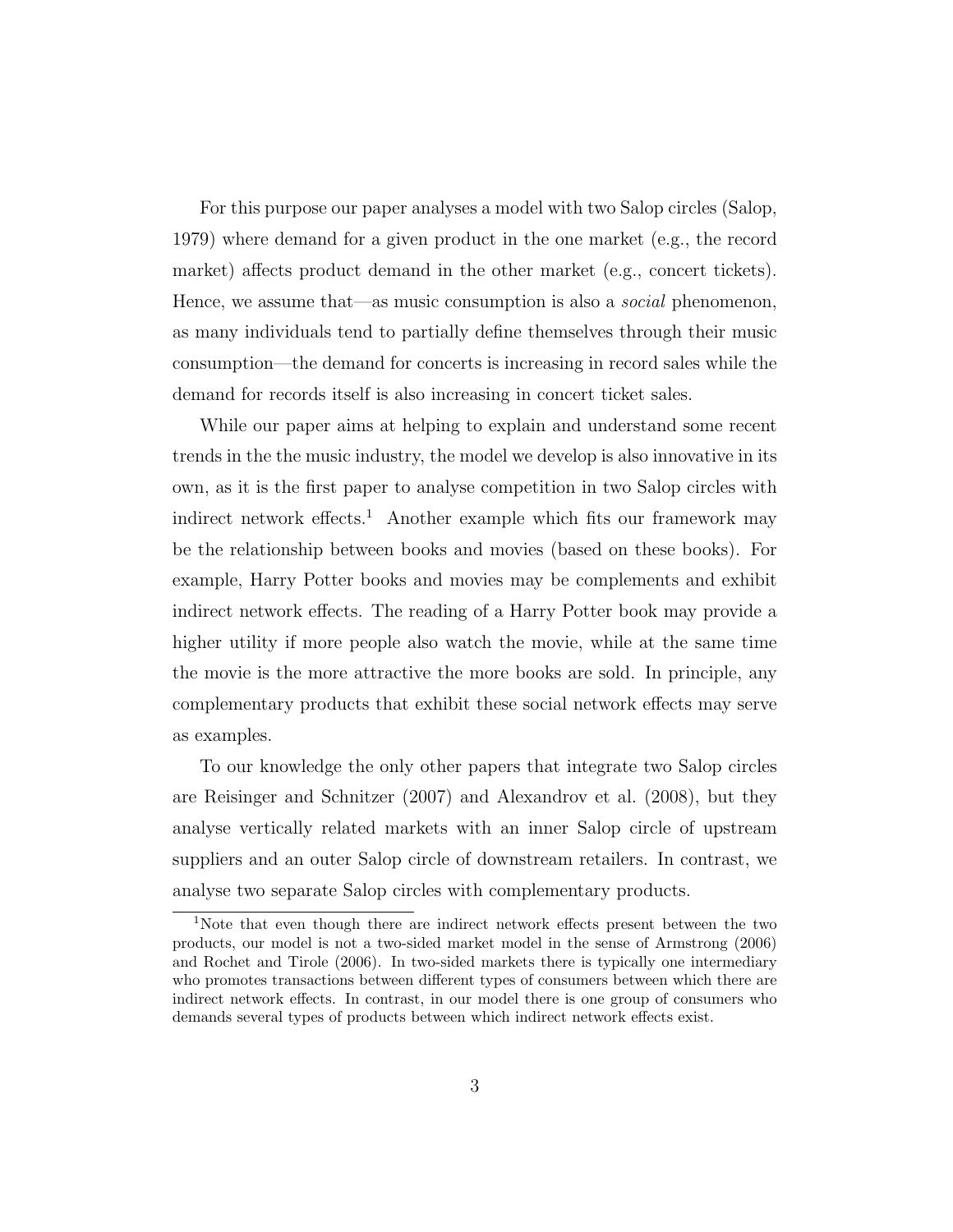The remainder of the paper is now organised as follows: The next section introduces and analyses the model before section 3 extends the model to file sharing. In section 4 we analyse the resulting welfare effects, and our main results and conclusions are summarised in section 5.

### 2 The Model

Let us consider the market for records (or other forms of music recording) on the one hand and the market for music shows and performances on the other hand. For both markets we assume that consumers are located around a Salop circle with  $n$  different varieties offered by independent firms/bands. We assume that there are two types of consumers. While there are N consumers (called music lovers) that receive utility from both musical recordings and live music shows (concerts), there are also M consumers which do not like to attend shows, but only receive utility from recordings. The latter group will be called listeners. A given music lover  $j$  is assumed to receive the following utility from buying a music recording of variety  $i$ :

$$
U_R = V_R - t l_j + \theta s_i - p_i,
$$

where  $l_j$  denotes j's distance from her most preferred variety of music, while  $t$  measures the associated "transportation" costs. The number of live concerts of band i is denoted by  $s_i$ , i.e. we assume that a music lover's utility from a given music recording *i* is increased by  $\theta s_i$  if there are also  $s_i$  live concerts associated with the band's album. In our model,  $s_i$  corresponds to the share of music lover that attend a concert of variety  $i^2$ . In contrast, for

<sup>&</sup>lt;sup>2</sup>Note that the indirect network effect depends only on the share of music lovers that attend the concert by variety  $i$ . Thus, the strength of the indirect network effect is independent of the market size and the presence of music listeners. The same applies to the indirect network effect from music recordings on the concert market.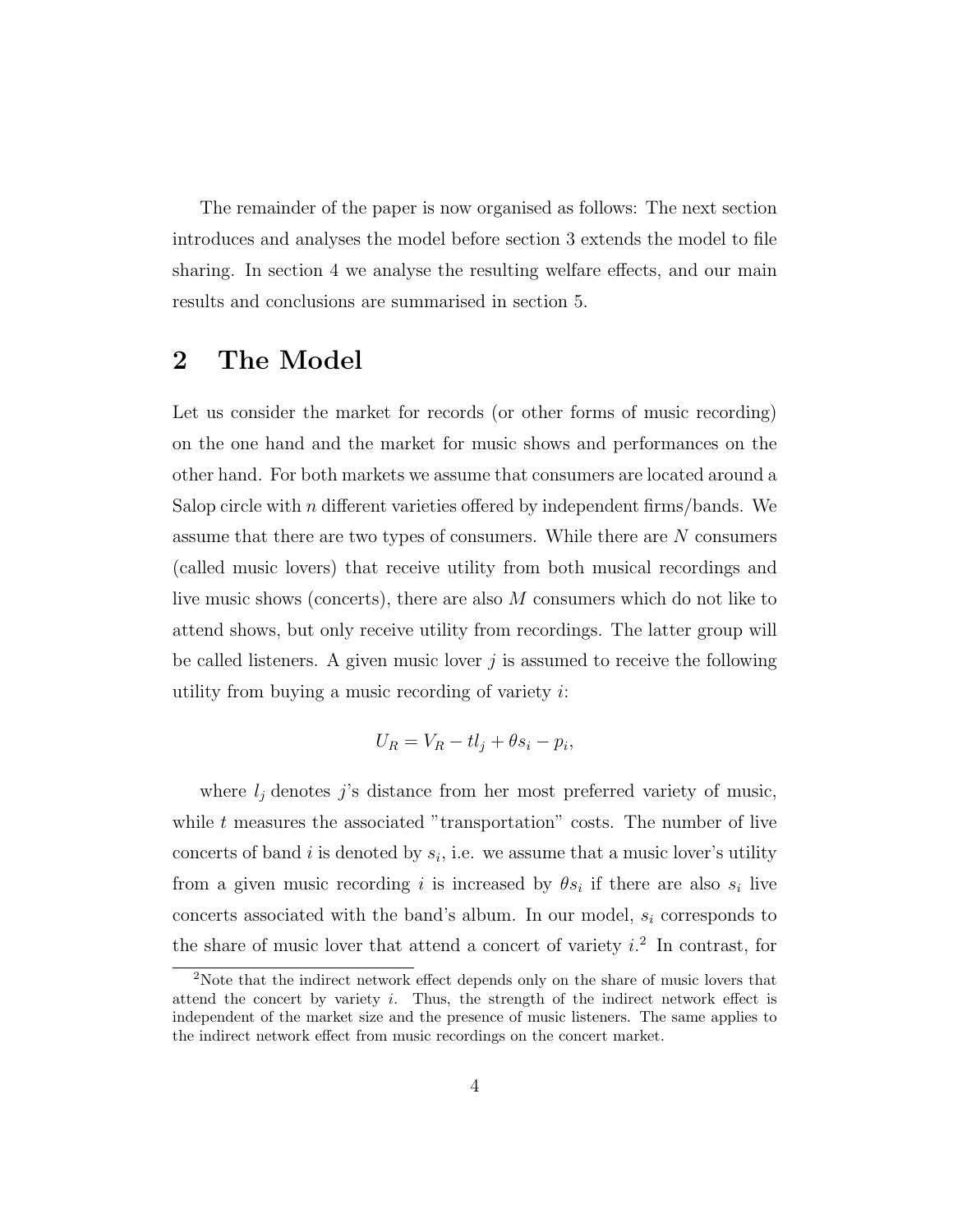simple music listeners  $\theta$  is assumed to be zero, i.e., they do not receive any additional utility from live concerts. Hence, the number of live performances is utility enhancing for music lovers and a tool of vertical product differentiation for music lovers while it is not relevant for the  $M$  music listeners (i.e,  $\theta = 0$  for music listeners, while  $\theta > 0$  for music lovers). The record price,  $p_i$ , is deducted from consumers' utility. The gross utility from consuming recorded music, $V_R$ , is assumed to be sufficiently high to ensure that all music lovers and listeners buy records. We also assume that the  $n$  varieties are located equidistantly on the circle of circumference one with both types of consumers being uniformly distributed around the circle (i.e., the N music lovers are uniformly distributed around the circle, and the M music listeners are also uniformly distributed around the circle).

Now let the music lovers' utility from attending a live concert be given by

$$
U_C = V_C - dl_j + \delta q_i - w_i,
$$

where  $V_C$  is the gross utility of attending a concert,  $l_j$  denotes j's distance from her most preferred music variety, while d measures the associated transportation costs in the live concert market. There is again a complementarity between records and live concerts so that the utility from live concerts is enhanced by a factor of  $\delta$  the more records are sold. The variable  $q_i$  denotes the share of music lovers that buy records of variety  $i$ . Hence, there are indirect network effects from both the record market to the live concert market (the strength of which is measured by  $\delta$ ) while the strength of the indirect network effects from the live concert market to the record market are measured by  $\theta$ . The ticket price per live concert is denoted by  $w_i$ .

To ensure equilibrium existence, we have to impose a restriction on parameter values. In the Appendix, we provide the details for how we derive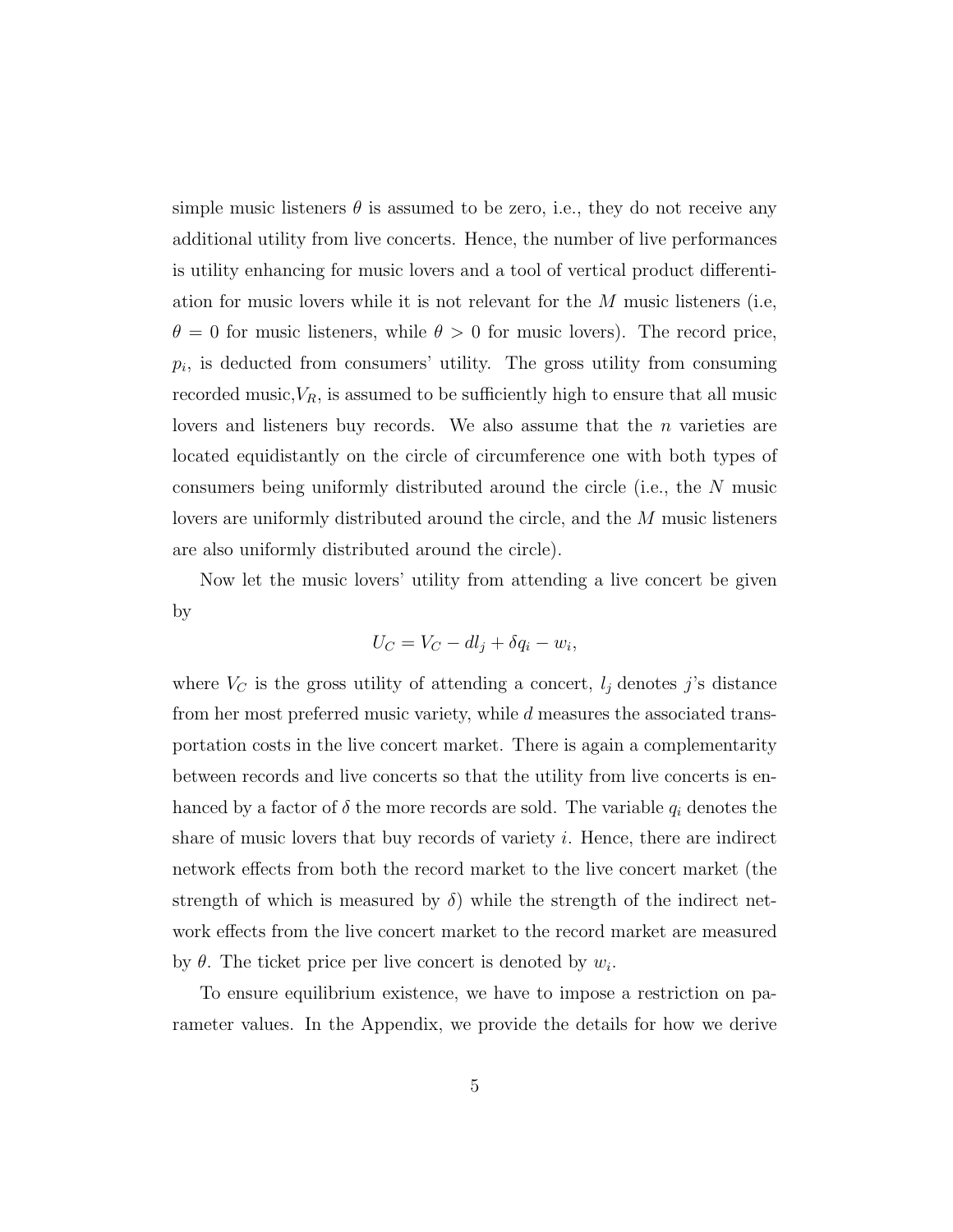this restriction:

#### Assumption 1  $16td(N+M) > 9N(\theta + \delta)^2 + 36M\theta\delta$ .

Put differently, we have to assume that the degree of product differentiation in the markets for records and concerts is sufficiently large compared to the network effects between the two markets.

The indifferent music lover  $(q_m)$  and music listener  $(x_m)$  in the music record market and the marginal consumer in the live concert market  $(s_m)$ are given by

$$
V_R - tq_m + \theta s_i - p_i = V_R - t \left(\frac{1}{n} - q_m\right) + \theta s - p,
$$
  

$$
V_R - tx_m - p_i = V_R - t \left(\frac{1}{n} - x_m\right) - p,
$$
  

$$
V_C - ds_m + \delta q_i - w_i = V_C - d \left(\frac{1}{n} - q_m\right) + \delta q - w.
$$

Hence, the respective demands are given by

$$
q_i = 2q_m = \frac{1}{n} + \frac{p - p_i + \theta(s_i - s)}{t},
$$
\n(1)

$$
x_i = 2x_m = \frac{1}{n} + \frac{p - p_i}{t},
$$
\n(2)

and

$$
s_i = 2s_m = \frac{1}{n} + \frac{w - w_i + \delta(q_i - q)}{d}.
$$
 (3)

Taking into account the interdependencies between  $q_i$  and  $s_i$ , we can reformulate the two respective demand functions as

$$
q_i(p_i, w_i) = \frac{1}{n} + \frac{6\theta(w - w_i) + 4d(p - p_i)}{4dt - 9\theta\delta},
$$
\n(4)

and

$$
s_i(p_i, w_i) = \frac{1}{n} + \frac{6\delta(p - p_i) + 4t(w - w_i)}{4dt - 9\theta\delta}.
$$
 (5)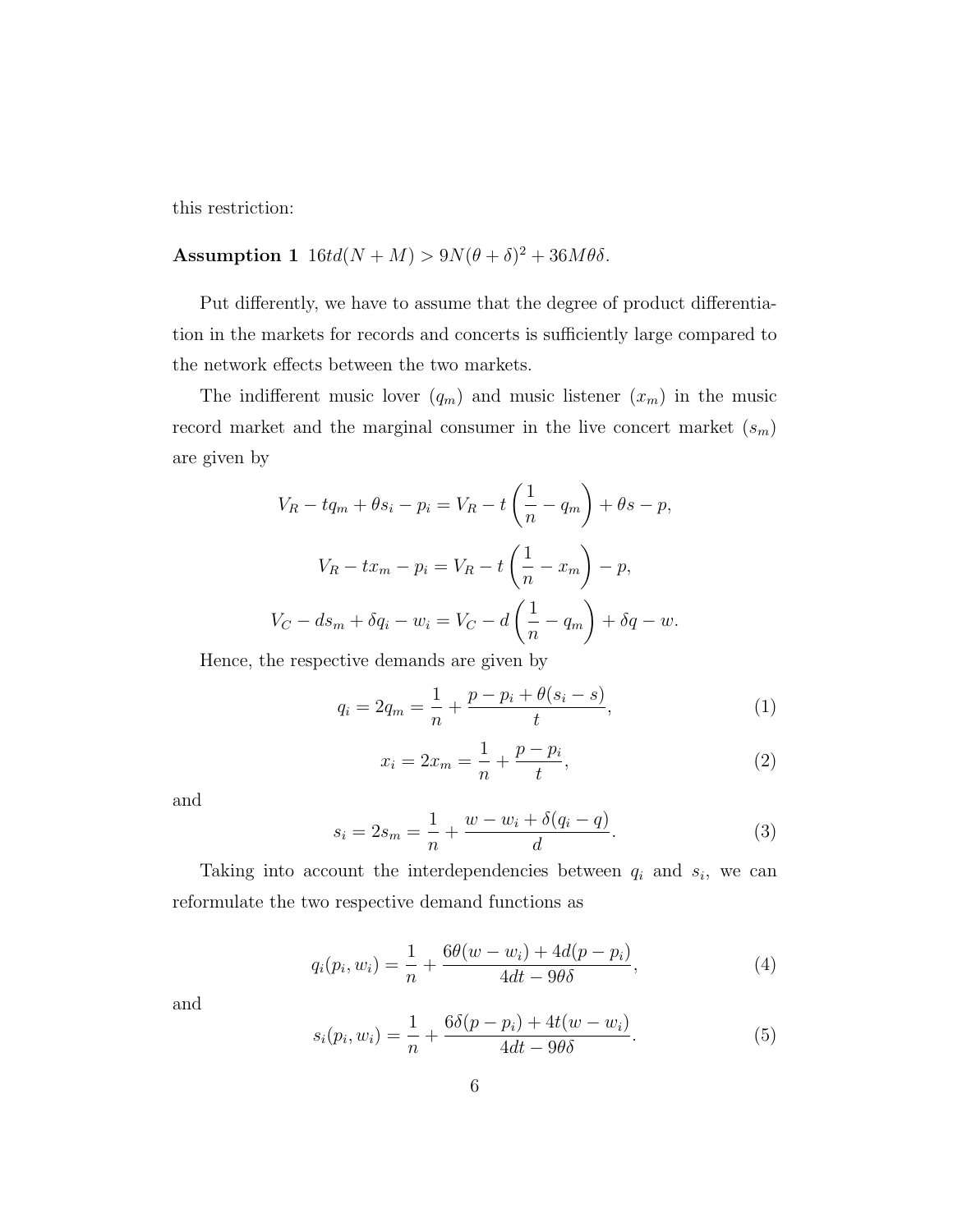Hence, the profit function that a representative firm confronts can now be written as follows:

$$
\pi_i(p_i, w_i) = N p_i q_i(p_i, w_i) + M p_i x_i(p_i) + N w_i s_i(p_i, w_i).
$$
 (6)

Solving the first-order conditions yields the following equilibrium prices and quantities:

$$
p = \frac{t}{n} - \frac{3\delta}{2n} \frac{N}{M + N},\tag{7}
$$

$$
w = \frac{d}{n} - \frac{3\theta}{2n}(1 + \frac{3\delta}{2t}\frac{M}{M+N})
$$
\n(8)

and, unsurprisingly, given the model set-up

$$
s_i = q_i = \frac{1}{n}.
$$

Note that the resulting prices are lower than in the simple Salop model. If we ignore the music listeners and set  $M = 0$ , so that we only focus on the two interdependent demand functions  $q_i$  and  $s_i$  we can rewrite the two prices as

$$
p = \frac{t}{n} - \frac{3\delta}{2n},\tag{9}
$$

and

$$
w = \frac{d}{n} - \frac{3\theta}{2n}.\tag{10}
$$

That means that both prices are corrected downwards when compared to the standard Salop model. This result contrasts with other models of two-sided markets or complementary products where usually the price for one good or service is lower while the prices for the other product or service increases when compared to a reference model without complementarities or indirect network effects. In our model of two interdependent Salop circles,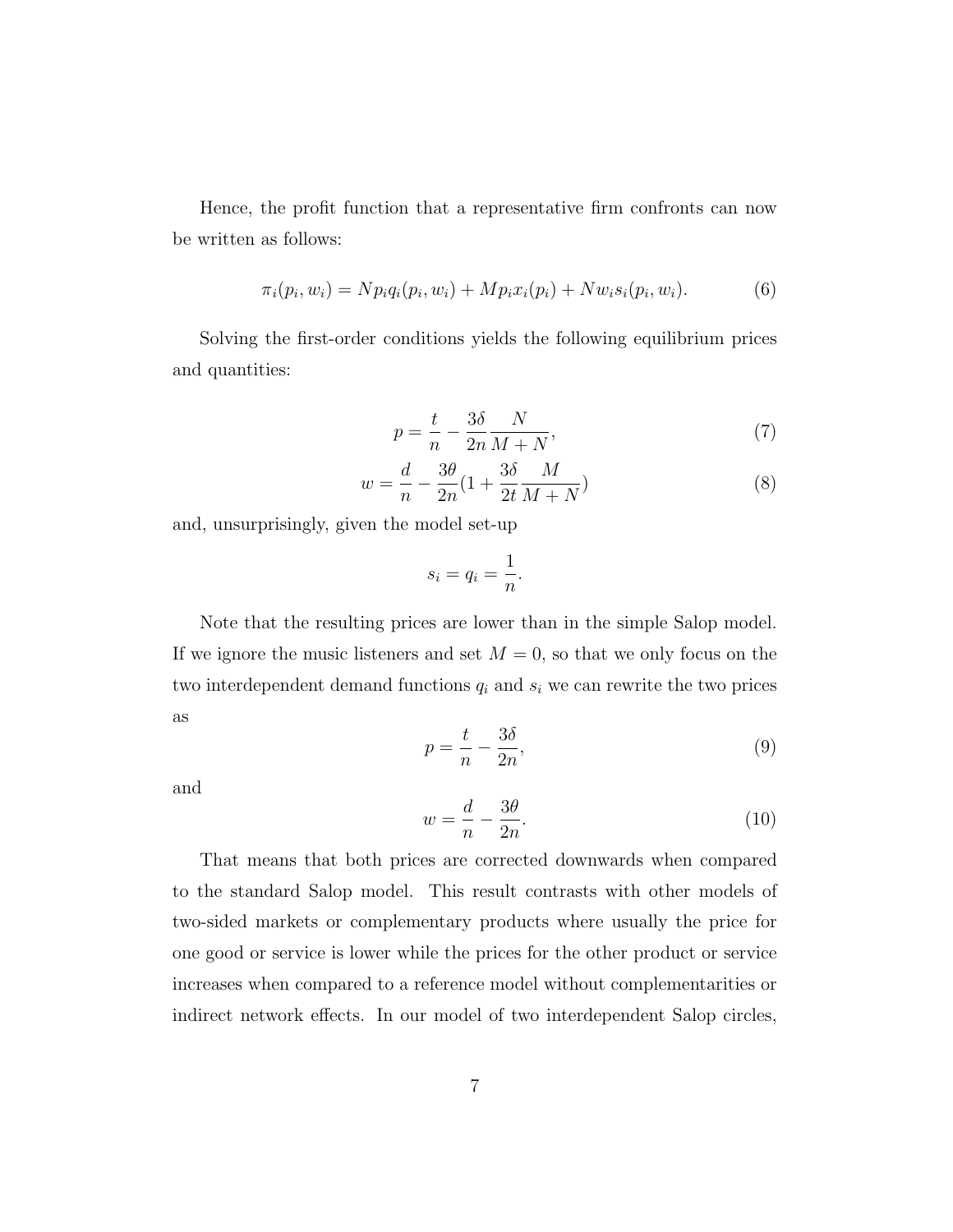this changes because, in contrast to other models, there is no market expansion, but only a business stealing effect. Hence, firms compete aggressively in order to obtain customers. The more consumers' utility of live concerts and, therefore, their demand for them is affected by record sales (as measured by  $\delta$ ) the lower is the price for records and vice versa. If the indirect network effects from one market to the other are very strong, one price may even turn negative, in principle.

Obviously, the downward correction of the record price is the lower the fewer customers are interested in concerts. If the fraction of music lovers in the population, as measured by  $N/(M+N)$ , becomes smaller, the downward bias of the record price, p, is also reduced. Similarly, the downward correction of the concert ticket price,  $w$ , is the more significant the more music listeners there are (i.e., the higher  $M/(M+N)$ ). The intuition is as follows: The more music listeners (who are not interested in concerts) there are, the higher is the opportunity cost (in terms of foregone revenues) of lowering the record price (as it only stimulates demand for music concerts for a fraction of the population). Hence, with many music listeners firms rather keep record prices up and stimulate record sales to music lovers by "cross-subsidising" ticket prices.

Inserting equilibrium prices into the profit function, we obtain equilibrium profits of each record company:

$$
\Pi^* = \frac{(N+M)}{n} \left[ \frac{t}{n} - \frac{3\delta}{2n} \frac{N}{(M+N)} \right] + \frac{N}{n} \left[ \frac{d}{n} - \frac{3\theta}{2n} \left( 1 + \frac{3\delta}{2t} \frac{M}{M+N} \right) \right].
$$
\n(11)

The network effects have a negative impact on profitability. The higher  $\delta$  and  $\theta$ , the lower is the firms' profit. The reason is the aforementioned downward pressure on prices for records and concerts due to the interrelated demands for the two products. Concerning the degree of product differen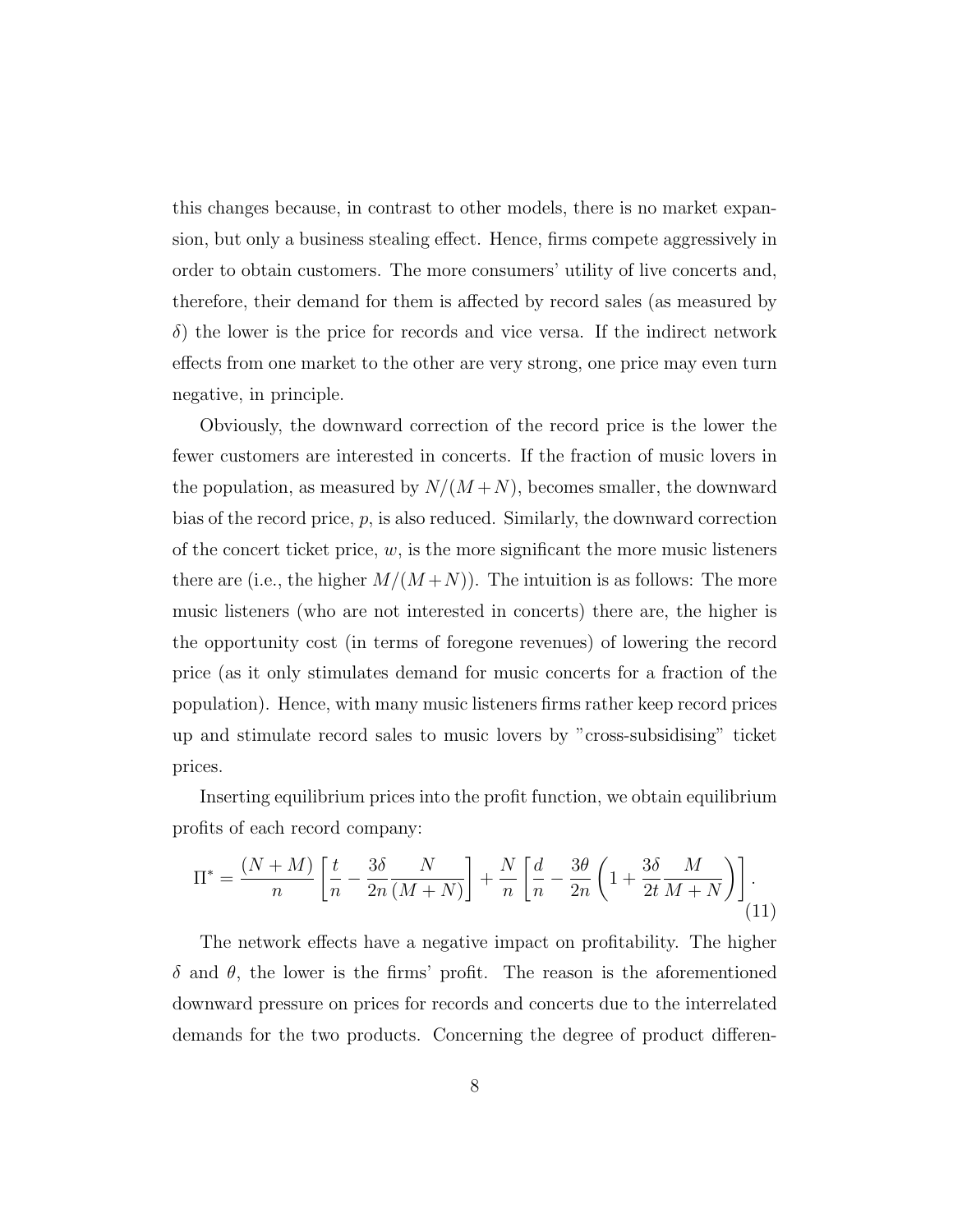tiation, measured by  $d$  and  $t$ , the model delivers the standard predictions. The higher the transportation costs, the higher are firms' profits. The relationship between profits and the number of competitors in the market is also standard. It can be shown that, given our assumption, equation (11) decreases in  $n$ .

In a next step, we proceed by analysing the musical diversity provided by the market. As we assume that each firm represent a single artist, this corresponds to endogenising the number of firms. Suppose there is a fixed cost of  $f$  per firm, then the number of entrants is determined by solving  $\Pi^* = f$  for *n*. More explicitly, the number of different artists in the market (musical diversity) is given by:

$$
n = \sqrt{\frac{(N+M)}{f} \left[ t - \frac{3\delta}{2} \frac{N}{(M+N)} \right] + \frac{N}{f} \left[ d - \frac{3\theta}{2} (1 + \frac{3\delta}{2t} \frac{M}{M+N}) \right]}.
$$
 (12)

Comparative statics concerning diversity correspond with the ones concerning profits. A larger degree of product differentiation increases diversity, and stronger complementarity effects reduce diversity.

#### 3 File Sharing

Let us now analyse how file-sharing affects the equilibrium. For this purpose we assume that only a fraction  $\alpha$  of the customer masses of N and M is actually paying for recorded music while the fraction  $(1 - \alpha)$  is engaging in piracy or file sharing. The representative firm's profit maximisation problem now becomes

$$
\pi_i(p_i, w_i) = \alpha N p_i q_i(p_i, w_i) + \alpha M p_i x_i(p_i) + N w_i s_i(p_i, w_i).
$$

Our restriction on parameter values to guarantee equilibrium existence modifies as follows: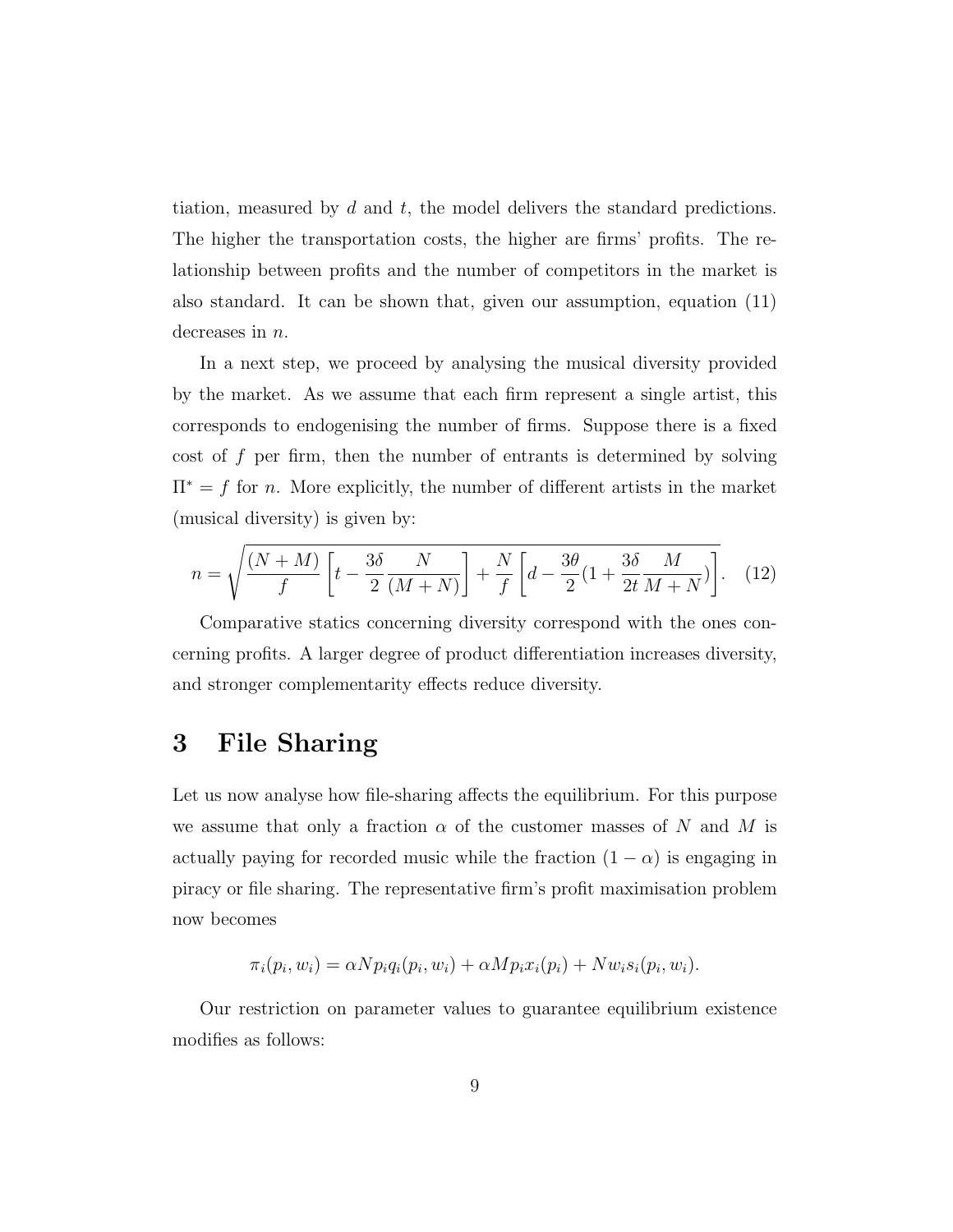Assumption 2  $16td(N+M)\alpha > 9N(\alpha\theta + \delta)^2 + 36\alpha M\theta\delta$ .

Deriving the first-order conditions and solving for symmetric equilibria yields the following equilibrium values

$$
p = \frac{t}{n} - \frac{3\delta}{2n} \frac{N}{\alpha(M+N)},
$$

and

$$
w = \frac{d}{n} - \frac{3\theta}{2n}(\alpha + \frac{3\delta}{2t}\frac{M}{M+N}).
$$

File-sharing has opposite effects on the prices for records and concerts. It decreases the price for records, but increases the price for live concerts. Note that this effect of file-sharing relies on the presence of complementarities between the two markets.

To understand our results, suppose first that there are no complementarities, that is,  $\delta = \theta = 0$ . Then equilibrium prices would not be affected by file-sharing. File-sharing would only affect firms by reduced profitability in the market for records as only a proportion  $\alpha$  of consumers would actually pay for records. The market for live concerts would not be affected at all. Next suppose that  $\delta > 0$ , but still  $\theta = 0$ . That is there is only a positive complementarity from record sales on the utility from concerts. Then increased file-sharing reduces the equilibrium price for records and leaves the price for concerts unchanged. The intuition goes as follows: As shown above, a positive  $\delta$  induces firms to lower their price in the market for records to attract additional customers in the market for live music. An increase in file-sharing decreases the opportunity costs of lowering the price for records as only a fraction  $\alpha$  pays for record. And hence, in equilibrium the price for records is reduced. Now suppose there is additionally a positive complementarity from concert visits onto record sales. Due to the complementarity prices for concerts are lower than in a standard Salop model. However, this downward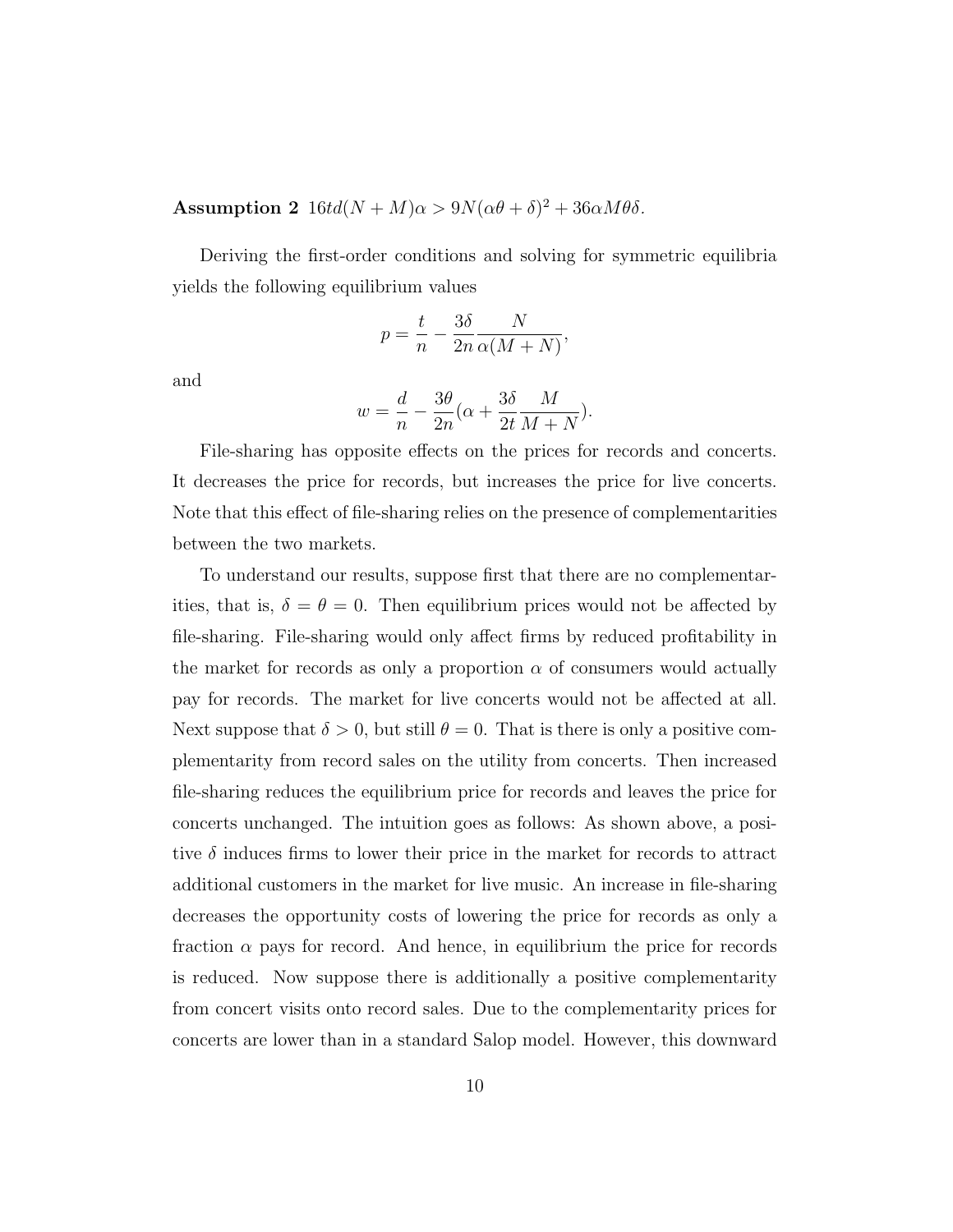correction depends on the degree of file-sharing. The more file-sharing the lower the incentives to reduce the price for concerts to attract sales in the record market as the benefit in the record market are reduced with more file-sharing.

Inserting equilibrium prices into profits gives

$$
\Pi^* = \frac{\alpha(N+M)}{n} \left[ \frac{t}{n} - \frac{3\delta}{2n} \frac{N}{\alpha(M+N)} \right] + \frac{N}{n} \left[ \frac{d}{n} - \frac{3\theta}{2n} (\alpha + \frac{3\delta}{2t} \frac{M}{M+N}) \right].
$$
\n(13)

Comparative statics concerning the degree of product differentiation and the size of the network effects yield the same results as without file-sharing. More interesting is the impact of file-sharing on profitability. Differentiating profits with respect to  $\alpha$  yields

$$
\frac{\partial \Pi}{\partial \alpha} = \frac{2t(N+M) - 3N\theta}{2n^2}.
$$
\n(14)

This expression can be positive or negative. It is positive if  $\frac{t}{\theta} > \frac{3}{2}$ 2 N  $N+M$ and negative if the converse holds. Hence, file sharing can have a positive impact on profits if the interdependency from concerts on record sales is sufficiently high. As seen above increased file-sharing has a positive effect on concert prices but a negative effect on record prices. Thus, the overall effect depends on the size of these two effects. If  $t$  is high, revenues from record sales make a large proportion of profits. Then, file-sharing, that is a lower value of  $\alpha$ , has a detrimental effect on firm profits. However, if t is relatively low, income from record sales is relatively unimportant and file-sharing has a positive impact on profits.

The economic literature has shown several avenues by which file-sharing may increase profits: Peitz and Waelbroeck (2006) show that due to sampling effects record companies may gain from downloading. In Gayer and Shy (2006) different players in the music industry are affected differently by filesharing. While record companies lose from file-sharing, artists may gain due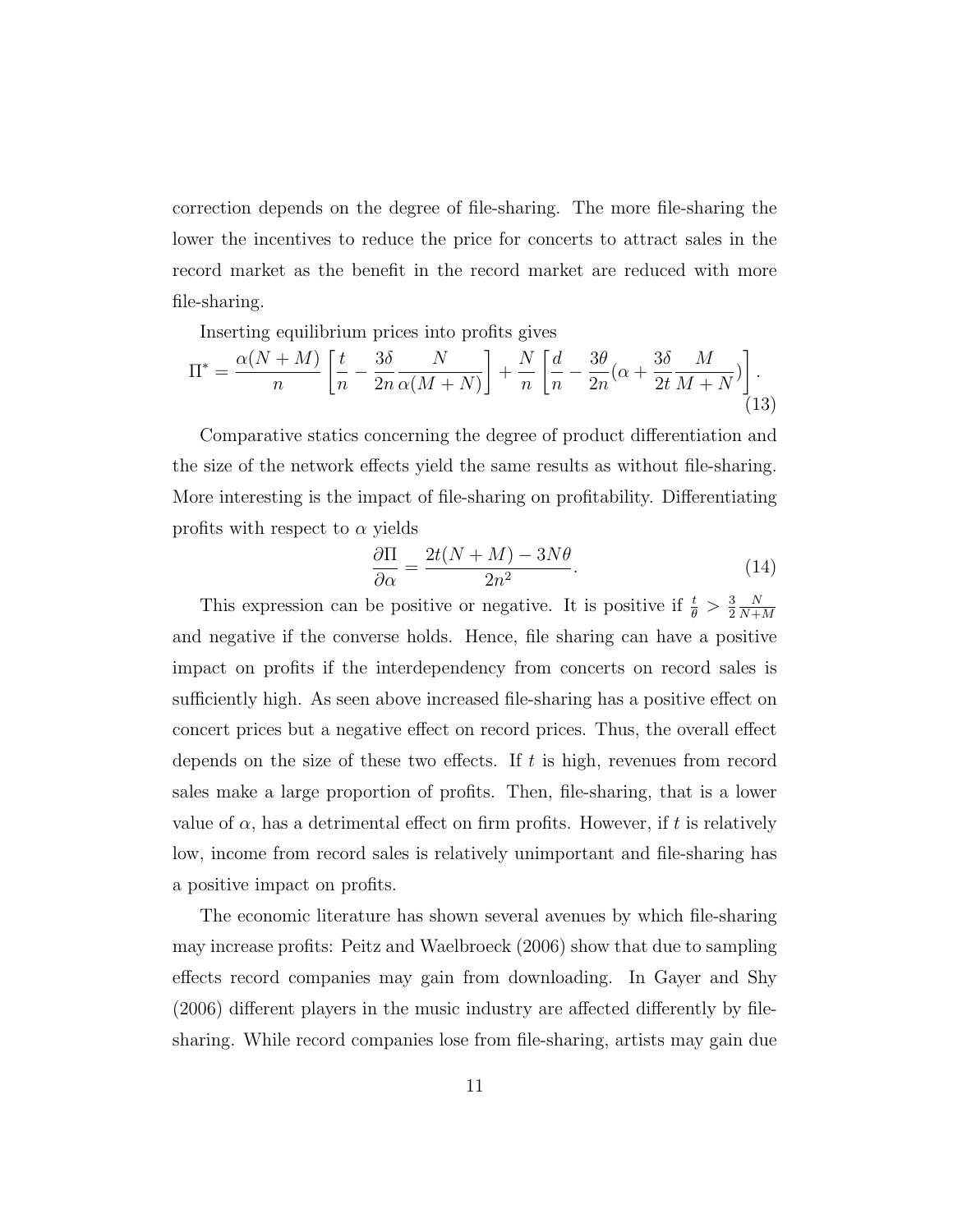to cross-effects onto the market for concerts and other merchandising. We add to these results by providing a further way. If network effects from concert attendance on record sales are significant, then file-sharing can be positive for record company profits because firms compete and price less aggressively in the concert ticket market, as stimulating record sales is less rewarding.

Endogenising diversity in the music market, we get:

$$
n = \sqrt{\frac{\alpha(N+M)}{f} \left[ t - \frac{3\delta}{2} \frac{N}{\alpha(M+N)} \right] + \frac{N}{f} \left[ d - \frac{3\theta}{2} (\alpha + \frac{3\delta}{2t} \frac{M}{M+N}) \right]}.
$$
\n(15)

We are interested in the impact of file-sharing on musical diversity. More file-sharing (lower  $\alpha$ ) can increase or decrease diversity as measured by n. This follows immediately from the impact of file-sharing on profits as shown above. If file-sharing increases profits it increases the incentives to enter, and hence diversity rises.

#### 4 Welfare

Finally, we are interested in the welfare properties of our equilibrium and, in particular, in the welfare effects of file-sharing.

There are three factors that impact on total welfare: i) transportation costs in the record and in the concert market, ii) fixed costs of establishing a firm, and iii) the indirect network effects between the record and the concert market:

$$
W = -2n(N+M)\int_0^{\frac{1}{2n}} tx \, dx - 2nN \int_0^{\frac{1}{2n}} dx \, dx - nf + Nn \frac{\theta + \delta}{n} (16)
$$
  
=  $-2n(N+M) \int_0^{\frac{1}{2n}} tx \, dx - 2nN \int_0^{\frac{1}{2n}} dx \, dx - nf + N(\theta + \delta)$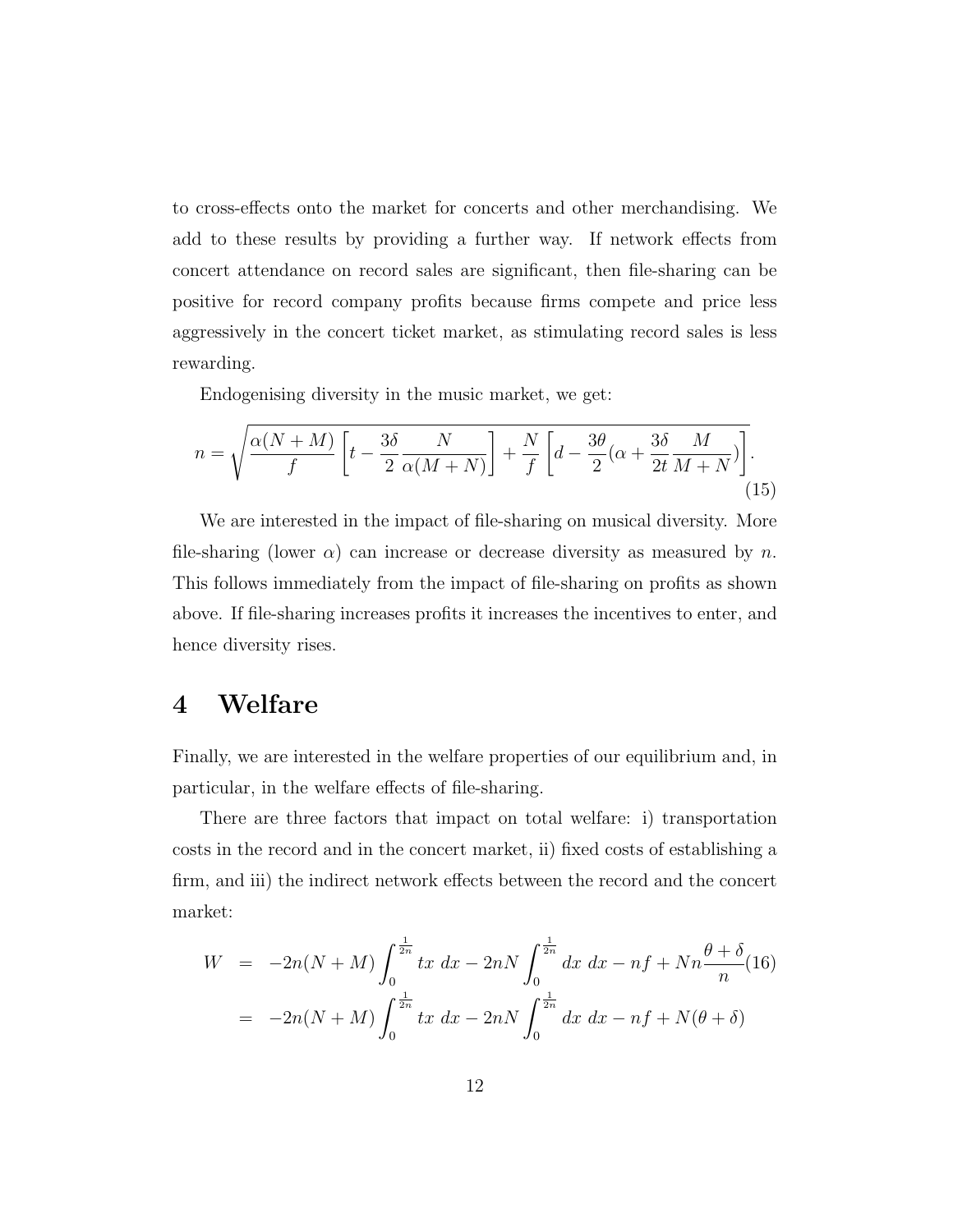Note, however, that the indirect network effects are independent of the number of artists in the market. Thus, as in the standard Salop model welfare is maximised when the marginal reduction in transportation costs equals the additional fixed cost of further firm entry. This welfare optimal number of firms is given by:

$$
n^w = \sqrt{\frac{(N+M)t + Nd}{4f}}.\tag{17}
$$

#### 4.1 No File-Sharing

While in the standard model excess entry prevails, i.e., the number of entrants exceeds their welfare optimal number, this does not need to be the case in a model with network effects. As demonstrated above, prices are corrected downwards in comparison to the standard Salop model which translates in lower profits and, hence, a lower number of entrants.

A comparison between the efficient and the competitive number of firms yields that there is excessive entry if

$$
3(N+M)t + 3Nd > 6N(\delta + \theta) + \frac{9\delta\theta NM}{t(N+M)}.
$$
\n(18)

Otherwise, there is insufficient entry. Both outcomes are compatible with our assumption concerning parameter values. The condition above reveals that excess entry is more likely to prevail if transportation costs are high and network effects small.

#### 4.2 File-Sharing

In a situation with file sharing there is excessive entry if

$$
(N+M)(4\alpha - 1)t + 3Nd > 6N(\delta + \alpha \theta) + \frac{9\delta\theta NM}{t(N+M)},
$$
\n(19)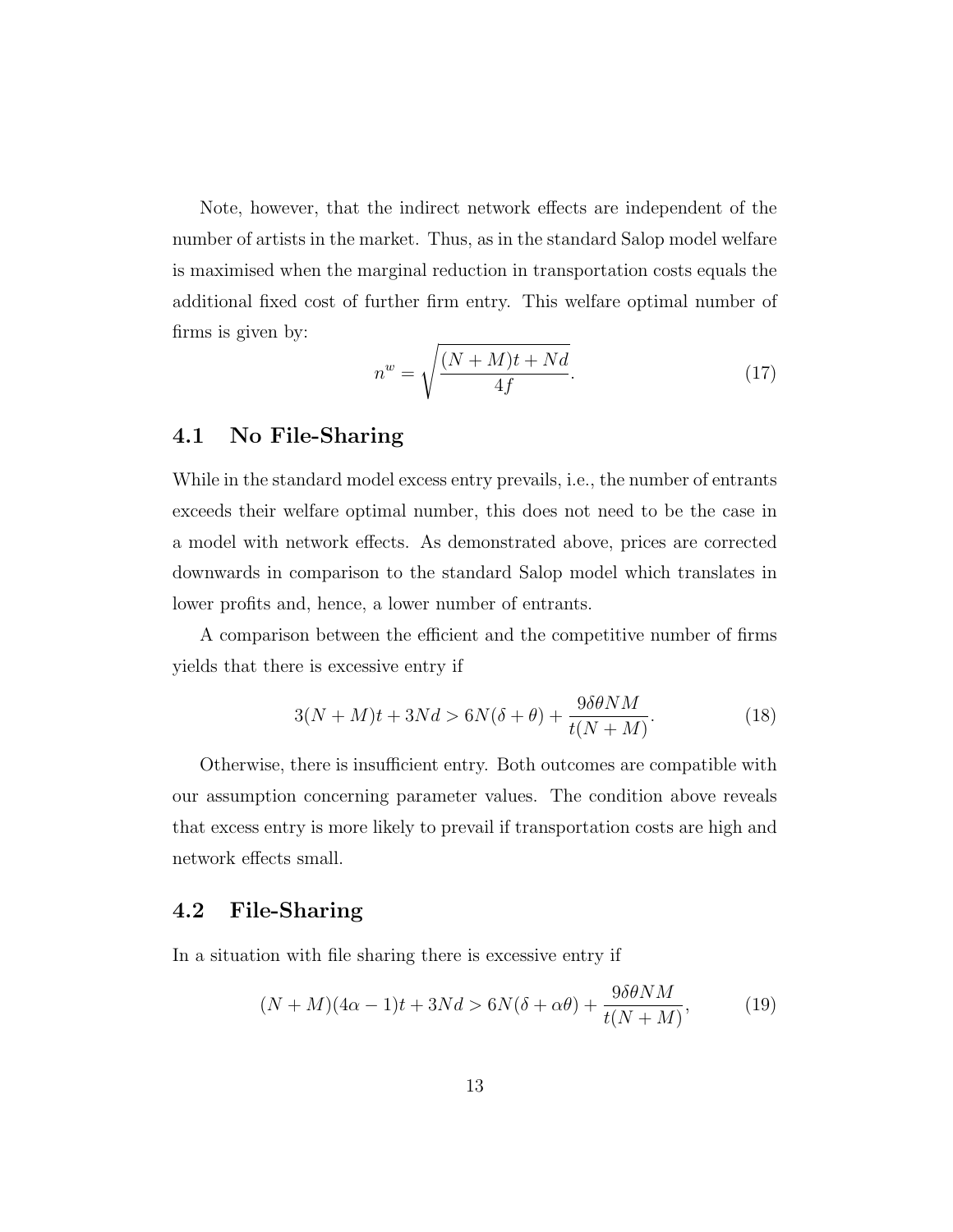while there there is insufficient entry otherwise. Again both outcomes are compatible with our assumptions concerning parameter values. Unfortunately, the question whether file-sharing is welfare enhancing or not, cannot be unambiguously answered. The welfare results of file sharing are mixed, as virtually anything is possible. As shown above, an increase in file-sharing can either increase or decrease variety. Thus, in situations of excess entry, more file-sharing is beneficial for welfare if it reduces variety, but it is detrimental to welfare if it increases variety. Unfortunately, either is possible, depending on parameter values. In contrast, in situations of insufficient entry, increased copying is welfare enhancing if it increases variety while it is welfare reducing if it reduces variety. Again, either is possible. In summary, the impact of file-sharing on welfare is therefore ambiguous and the welfare effects depend on the exact situation (i.e., parameter values).

#### 5 Summary and Conclusions

This paper has analysed the interdependency between the market for music recordings and concert tickets, assuming that there are positive indirect network effects both from the record market to ticket sales for live performances and vice versa. Using a model with two interrelated Salop circles we have shown that prices in both markets are corrected downwards when compared to the standard Salop model. Furthermore, we have shown that the effects of file sharing on firms' profitability and on variety are ambiguous. File sharing can increase profits through increased concert ticket demand and thereby also lead to additional market entry and additional variety.

Similarly, file-sharing may potentially increase welfare if it induces additional market entry in cases of an inefficiently small variety or if it reduces firms' profitability and, thereby, market entry if variety is inefficiently large.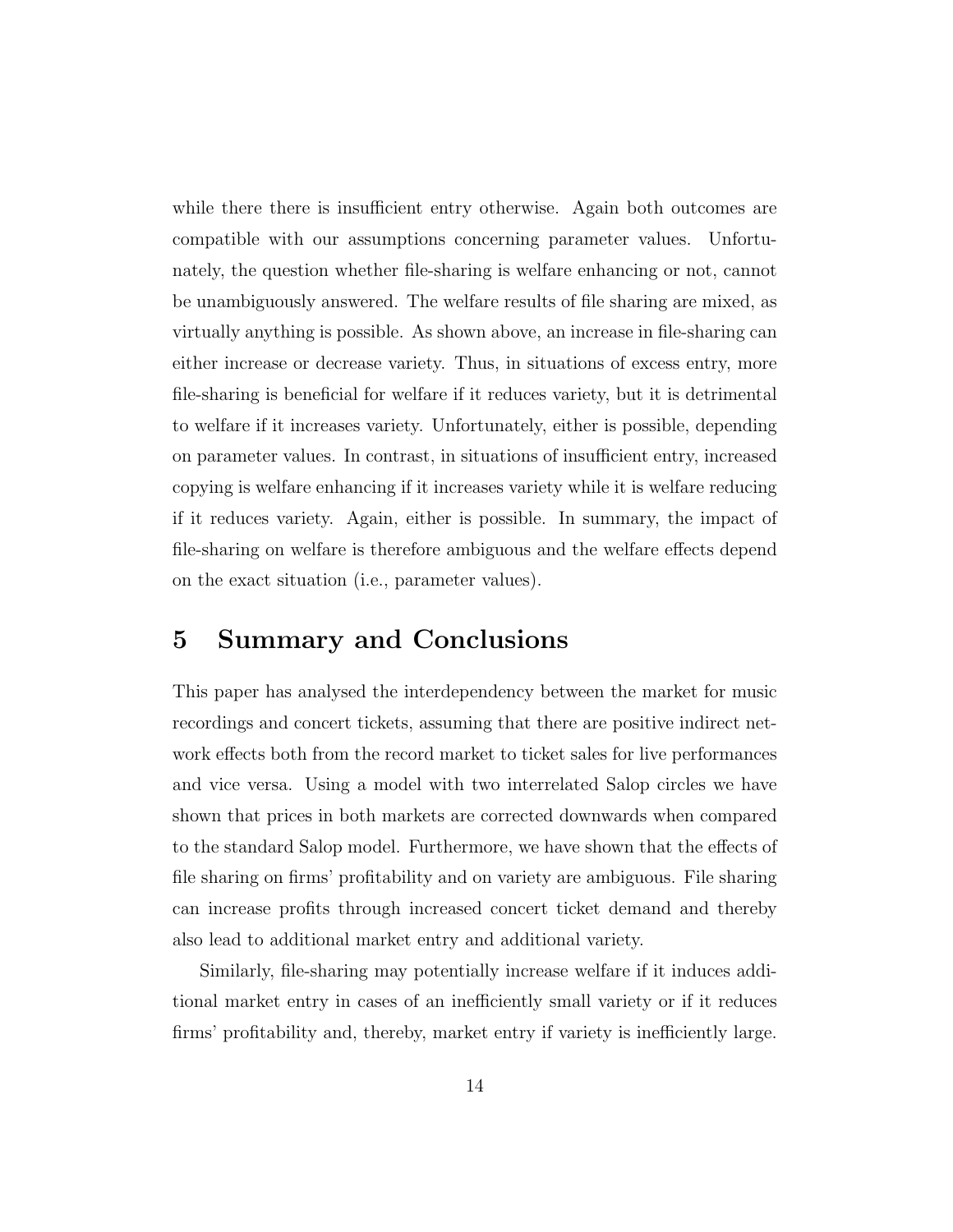## Appendix

For our equilibrium to exist the second order conditions must hold. We consider the more general case with file-sharing. The case without file-sharing can be reproduced by setting  $\alpha = 1$ . The Hessian of our optimisation problem is

$$
H = \begin{pmatrix} -\frac{8N d\alpha}{4td - 9\theta\delta} - \frac{2M\alpha}{t} & -\frac{6N(\alpha\theta + \delta)}{4td - 9\theta\delta} \\ -\frac{6N(\alpha\theta + \delta)}{4td - 9\theta\delta} & -\frac{8Nt}{4td - 9\theta\delta} \end{pmatrix}.
$$
 (20)

For the second-order conditions to be fulfilled the Hessian needs to be negative semi-definite. That is the first leading principle minor needs to be negative and the determinant needs to be positive. This is ensured if two conditions are met:

$$
4td > 9\theta\delta,\tag{21}
$$

and

.

$$
16td(N+M)\alpha > 9N(\alpha\theta + \delta)^2 + 36\alpha M\theta\delta.
$$
 (22)

It can then be shown that the second condition is more restrictive. Reformulating, the first condition can be expressed as  $16td(N+M)\alpha > 36(N+$ M) $\theta \delta \alpha$ . Then,  $9N(\alpha \theta + \delta)^2 + 36\alpha M \theta \delta > 36(N+M) \theta \delta \alpha$ , and hence the second condition is more restrictive. Thus, to satisfy the second-order conditions it is sufficient to assume:

$$
16td(N+M)\alpha > 9N(\alpha\theta + \delta)^2 + 36\alpha M\theta\delta.
$$
 (23)

In case there is no file-sharing the condition simplifies to:

$$
16td(N+M) > 9N(\theta + \delta)^2 + 36M\theta\delta.
$$
 (24)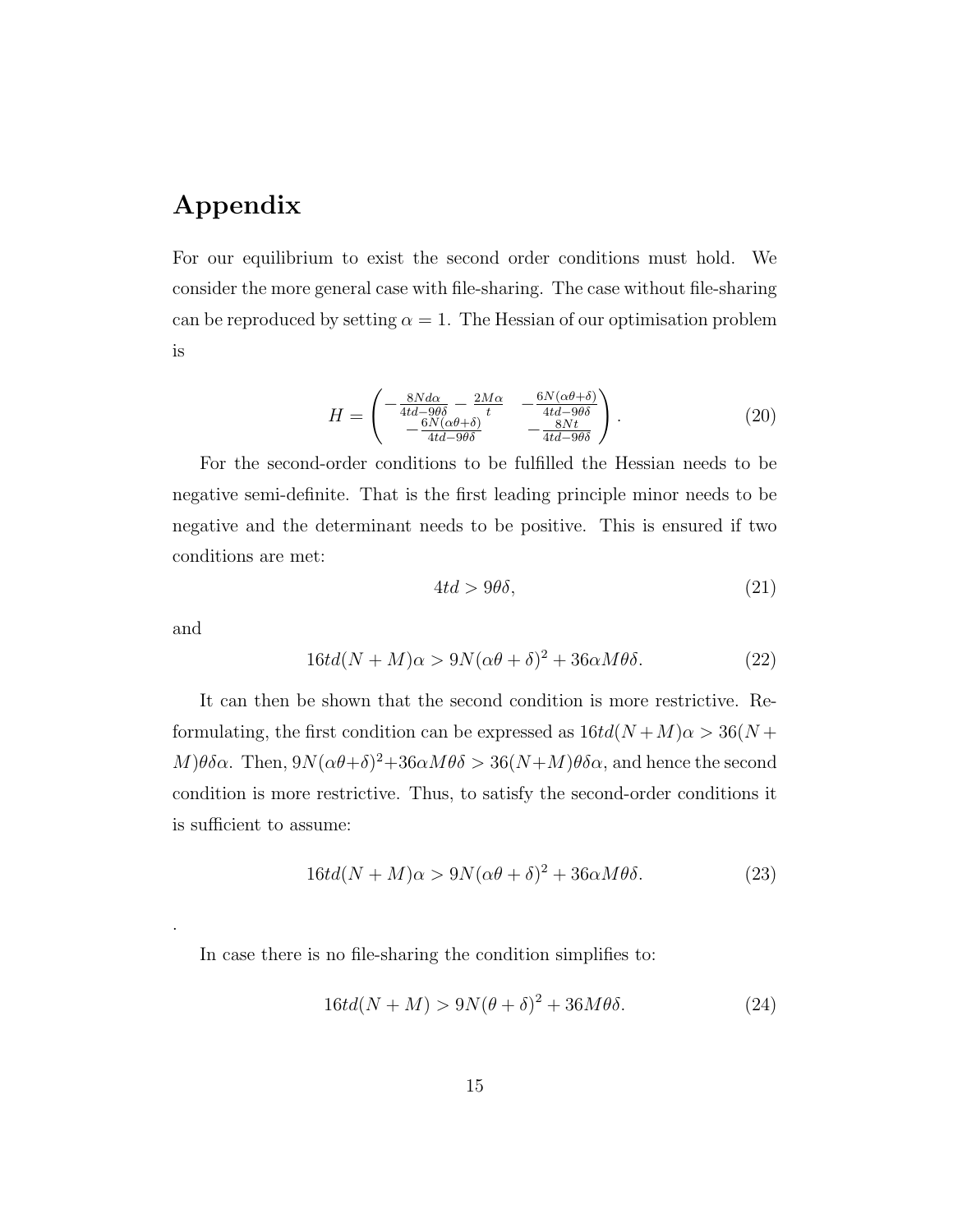### References

- Alexander, P. J. (2002). Peer-to-peer file sharing: The case of the music recording industry. Review of Industrial Organization, 20(2):151–161.
- Alexandrov, A., Deltas, G., and Spulber, D. (2008). Oligopolistic competition between intermediaries. Unpublished working paper.
- Armstrong, M. (2006). Competition in two-sided markets. Rand Journal of Economics, 37(3):668–691.
- Bayaan, I. (2004). Technology and the music industry: Effects on profits, variety, and welfare. Unpublished working paper.
- Curien, N. and Moreau, F. (2005). The music industry in the digital era: Towards new business frontiers. Unpublished working paper.
- Gayer, A. and Shy, O. (2003). Internet and peer-to-peer distribution in markets for digital products. *Economics Letters*, 81(2):197–203.
- Gayer, A. and Shy, O. (2006). Publishers, artists, and copyright enforcement. Information Economics and Policy, 18(4):374–384.
- Liebowitz, S. (2007). A comment on the Oberholzer-Gee and Strumpf paper on file-sharing. Unpublished.
- Oberholzer-Gee, F. and Strumpf, K. (2007). The effect of file-sharing on record sales: An empirical analysis. Journal of Political Economy,  $115(1):1-42.$
- Peitz, M. and Waelbroeck, P. (2006). Why the music industry may gain from free downloading: The role of sampling. International Journal of Industrial Organization, 24(5):907–913.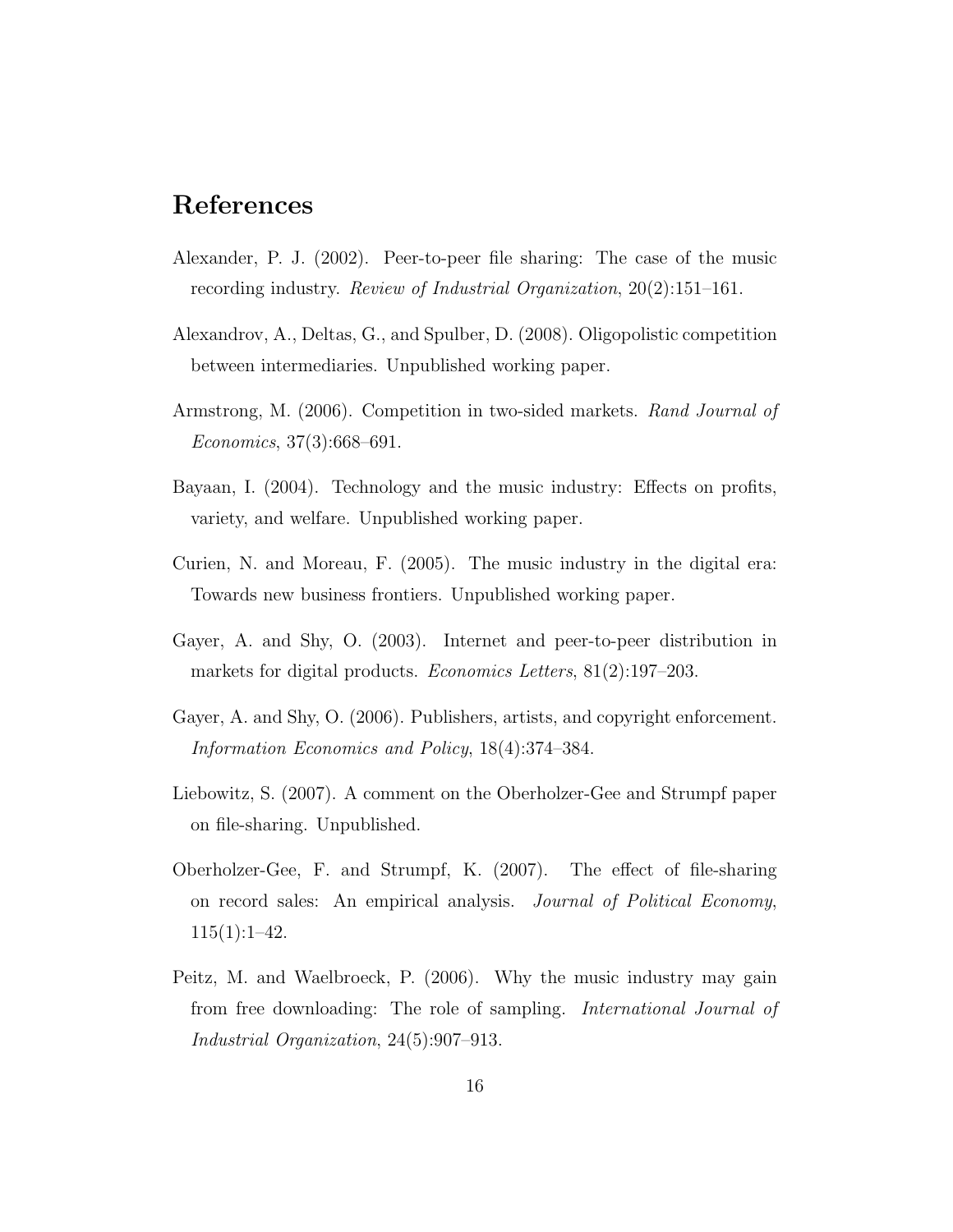- Reisinger, M. and Schnitzer, M. (2007). A model of vertical oligopolistic competition. Discussion Paper 6730, CEPR.
- Rochet, J.-C. and Tirole, J. (2006). Two-sided markets: A progress report. Rand Journal of Economics, 37(3):645–667.
- Salop, S. (1979). Monopolistic competition with outside goods. Bell Journal of Economics, 10:141–156.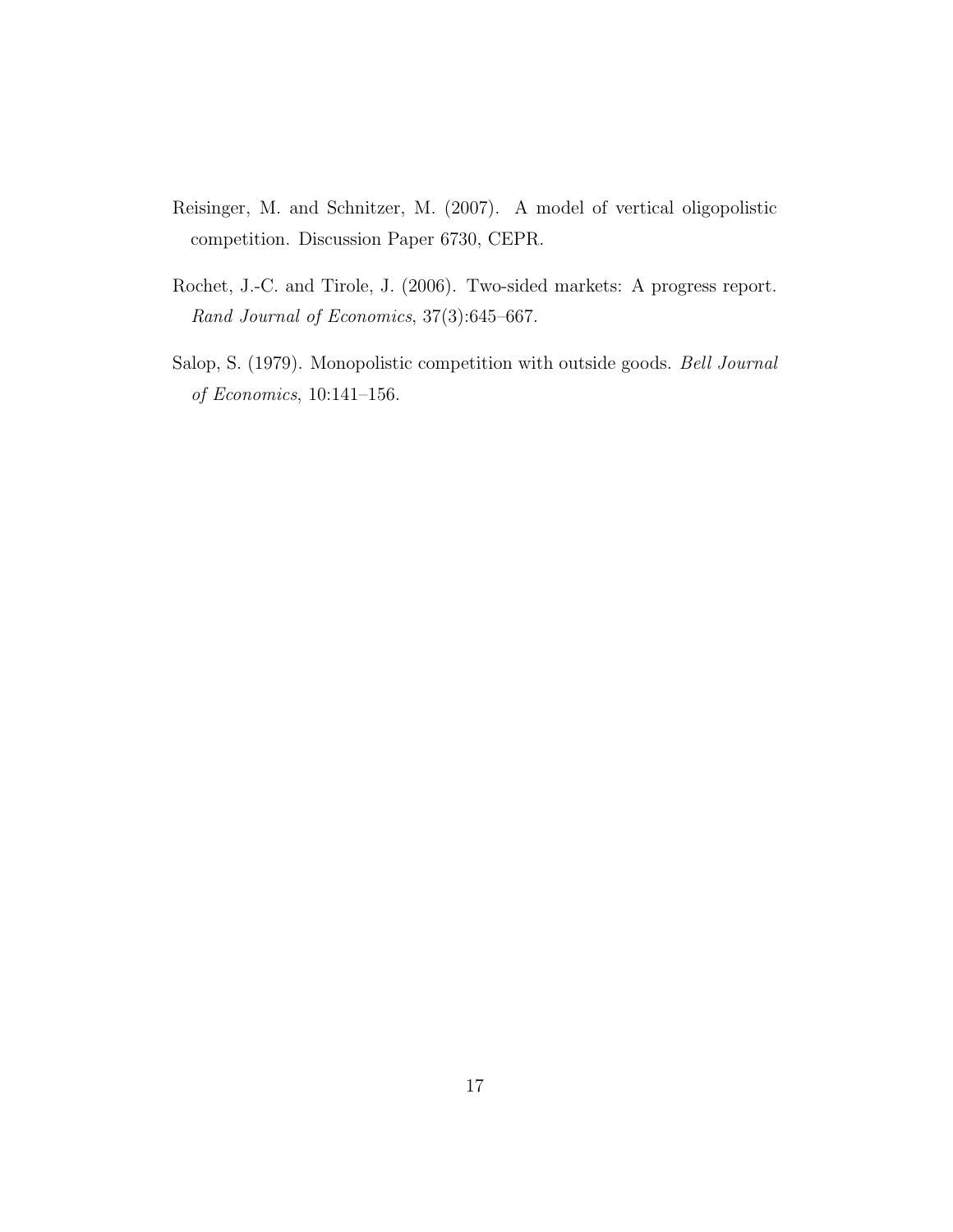#### Diskussionspapiere 2009 Discussion Papers 2009

- 01/2009 **Addison, John T. and Claus Schnabel:** Worker Directors: A German Product that Didn't Export?
- 02/2009 **Uhde, André and Ulrich Heimeshoff:** Consolidation in banking and financial stability in Europe: Empirical evidence
- 03/2009 **Gu, Yiquan and Tobias Wenzel:** Product Variety, Price Elasticity of Demand and Fixed Cost in Spatial Models
- 04/2009 **Schlüter, Stephan:** A Two-Factor Model for Electricity Prices with Dynamic Volatility
- 05/2009 **Schlüter, Stephan and Fischer, Matthias**: A Tail Quantile Approximation Formula for the Student t and the Symmetric Generalized Hyperbolic Distribution
- 06/2009 **Ardelean, Vlad:** The impacts of outliers on different estimators for GARCH processes: an empirical study
- 07/2009 **Herrmann, Klaus:** Non-Extensitivity versus Informative Moments for Financial Models - A Unifying Framework and Empirical Results
- 08/2009 **Herr, Annika:** Product differentiation and welfare in a mixed duopoly with regulated prices: The case of a public and a private hospital

Diskussionspapiere 2008 Discussion Papers 2008

- 01/2008 **Grimm, Veronika and Gregor Zoettl**: Strategic Capacity Choice under Uncertainty: The Impact of Market Structure on Investment and Welfare
- 02/2008 **Grimm, Veronika and Gregor Zoettl**: Production under Uncertainty: A Characterization of Welfare Enhancing and Optimal Price Caps
- 03/2008 **Engelmann, Dirk and Veronika Grimm**: Mechanisms for Efficient Voting with Private Information about Preferences
- 04/2008 **Schnabel, Claus and Joachim Wagner**: The Aging of the Unions in West Germany, 1980-2006

\_\_\_\_\_\_\_\_\_\_\_\_\_\_\_\_\_\_\_\_\_\_\_\_\_\_\_\_\_\_\_\_\_\_\_\_\_\_\_\_\_\_\_\_\_\_\_\_\_\_\_\_\_\_\_\_\_\_\_\_\_\_\_\_\_\_\_\_\_